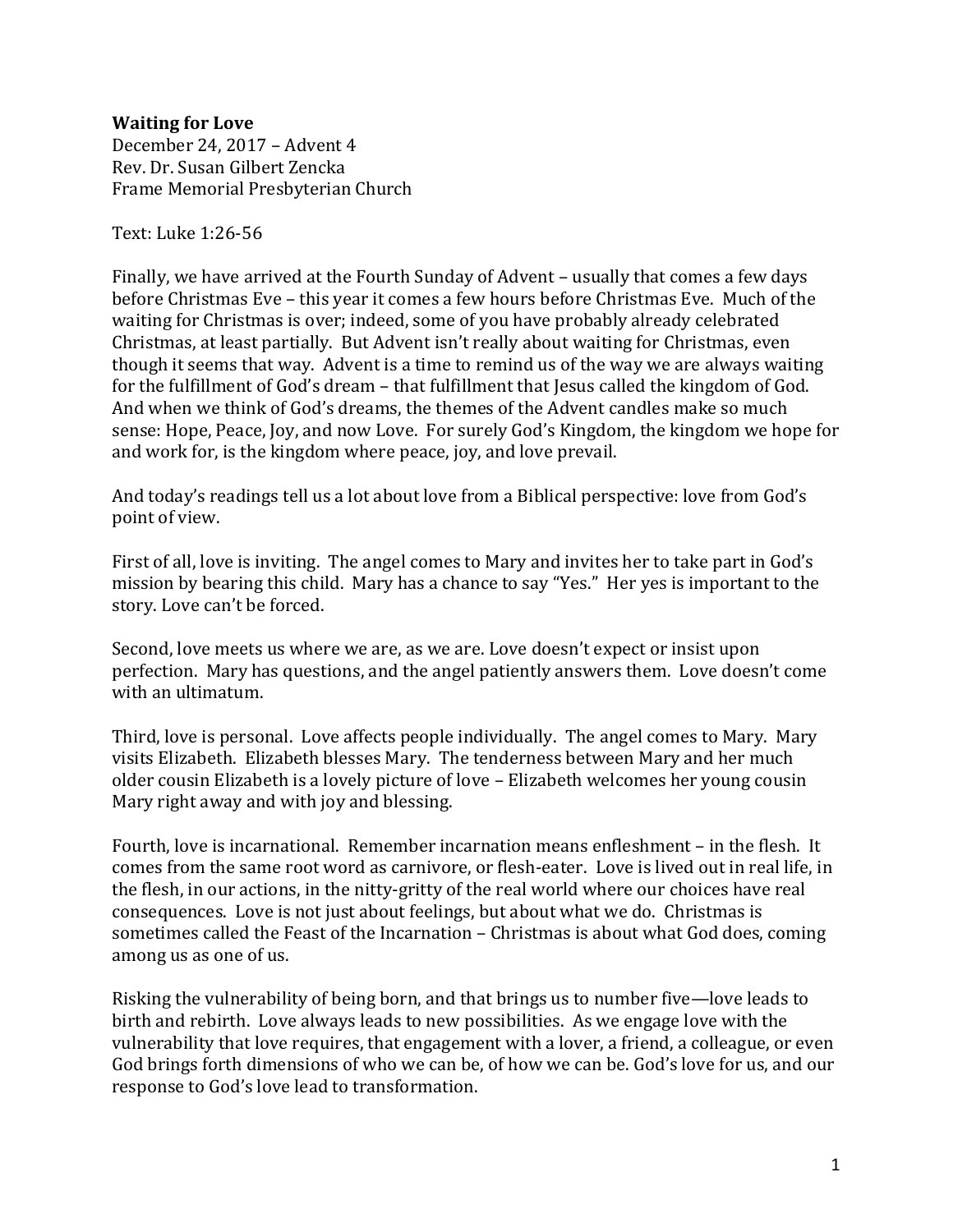And God desires that transformation for the world as well—this is what Jesus calls the Kingdom of God, and this is what Mary is describing in her song of praise, the song we know as the Magnificat. And as the transformation that comes through love often upends us—remember falling in love?—so too does God's love for the world have the potential of upending the way things are, so that the way things could be might be born. Again and again in the Bible, God talks of new ways, of a new order, of justice flowing through the world. Someone once said that justice is love lived out. And the upending that Mary sings of is the love of God reshaping the world. But of course, we've learned that this isn't a process we watch—it's a process we share in. That's the hope part of the kingdom, the rolling up our sleeves and working for what we hope for. Hope is essential to love.

And hopelessness is dangerous. It has always been hard to believe in the dreams of God. We all know that we can't make all the changes that need to happen in order for the world to be shaped by love. All too often, we are too easily convinced of our own powerlessness.

Edmund Burke, the 18th-century Irish statesman has spoken of the danger of hopelessness: "Nobody made a greater mistake than he who did nothing because he could do only a little." None of us can accomplish everything we'd like to—even the president has been learning about the limits of his power. But all of us can do something. Each of us can, for the love of God, respond to God's deep love for us, and for the world.

As author Christine Valters Paintner wrote this week: "In the midst of so much sorrow and suffering in the world, to bring forth our own deepest dreams takes courage. To believe that when we follow the leadings of the Spirit that we can contribute to a world of deeper peace and reconciliation requires hope. To bring forth the vision, the seed of new possibility, demands great love."

Mary was a poor girl in a time when neither women nor the poor had much power, but she said "Yes" to God and changed the world. Elizabeth was old, and yet she could bless Mary as she proclaimed the dream of God. We can all pray. We can all treat others kindly. We can all choose affirmation instead of condemnation. Each of us can impact the experience of everyone who interacts with us. Children can offer comfort to one another and to adults. Even people who find themselves on the receiving end of care can be encouragers to those who care for them.

A different world is possible, but not if we sit on the sidelines. At Christmas we will celebrate what God has done in coming among us as Jesus. What Jesus did was to invite us into the mission of the kingdom.

The angel told Mary that with God, all things are possible, but it's with us, too, that all things are possible—God needs us to be ready to risk for justice, to risk for God's kingdom, to risk for love. Madeleine L'Engle wrote a poem called *The Risk of Birth*. It goes like this:

*This is no time for a child to be born, With the earth betrayed by war & hate And a comet slashing the sky to warn*